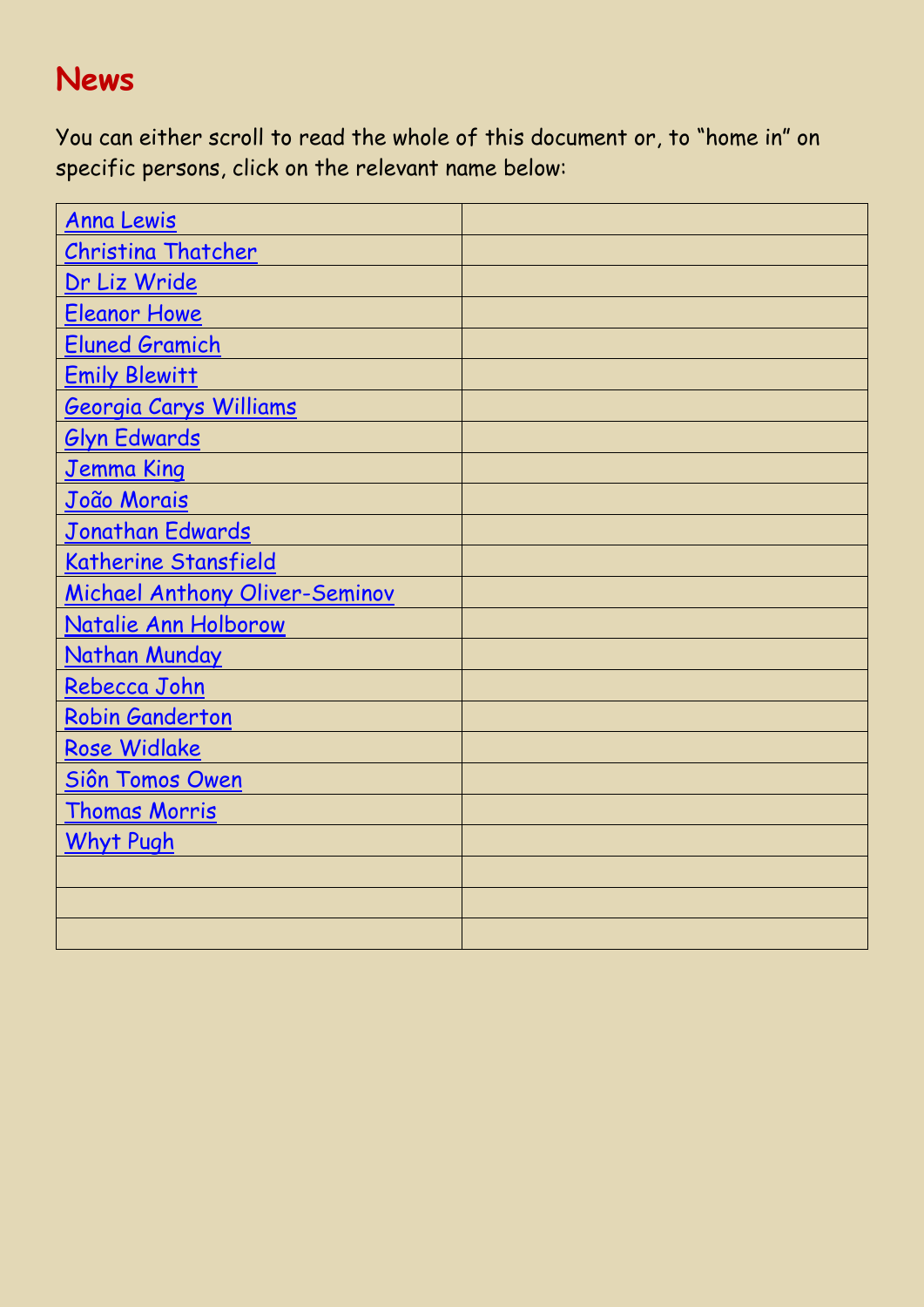<span id="page-1-4"></span>**Rose Widlake**, the winner of the first Terry Hetherington Young Writers Award in 2009 has since graduated in English and Creative Writing at Swansea University. On the 27<sup>th</sup> March 2013 Rose has an exciting project planned. She intends to work and travel to Australia, New Zealand, Fiji and America. All this adventure will add to the intrigue to her forthcoming novel.

Rose continues to edit the 2017 entries for publication in Cheval 10 while on her journey through Australia. The photo is 'enjoying the sun' as she heads towards 'Cairns' in Australia.

<span id="page-1-1"></span>**Jemma L King**, the 2011 winner of The Terry Hetherington Young Writers Award has a new book entitled '**The Shape of a Forest**' published by Parthian Books. This book has been nominated for the coveted Dylan Thomas Literature Prize. Click **[here](https://www.chevalwriters.org.uk/pdf_files/tutor_in_the_running_for_poetry_prize.pdf)** for further information. Jemma has been invited to do a book tour in Sweden in March 2017.

<span id="page-1-0"></span>**Glyn Edwards**, the Second Prize Winner of the 2011 The Terry Hetherington Young Writers Award, has been awarded a second prize for the 2012 'Welsh Poetry Competition'. Glyn has released a book entitled Vertebrae, published by The Lonely Press, containing a collection of his poems.

<span id="page-1-2"></span>**Jonathan Edwards**, winner of the 2010 Terry Hetherington Young Writers Award, became the second prize winner of the 2012 Cardiff International Poetry Competition. He has a new book entitled '**My Family and Other Superheros**' published by Seren. He has also received a 2016 Literature Wales Writers Bursary. [See Jonathan's Wikepedia entry.](https://en.wikipedia.org/wiki/Jonathan_Edwards_(poet))

BBC News reported that Welsh teacher Jonathan Edwards won a leading poetry prize**.** [Click here for details](https://www.chevalwriters.org.uk/pdf_files/BBC%20News%20-%20Welsh%20teacher%20Jonathan%20Edwards%20wins%20leading%20poetry%20prize.pdf)**.**

Jonathan and his parents have been interviewed by Radio Wales, and Jonathan's book 'My Family and Other Superheroes' was discussed on Radio 4's Front Row Arts Programme.

He has now released a book of poems entitled 'Gen' published by Seren. See [here](https://www.serenbooks.com/search/node/Gen) for further details.

<span id="page-1-3"></span>**Michael Anthony Oliver-Seminov (known as Mao)**, the second prize winner of the 2012 Terry Hetherington Young Writers Award, has become a Professional Freelance Poet in the Russian Federation. He is Writing and Editing for 'Blown'





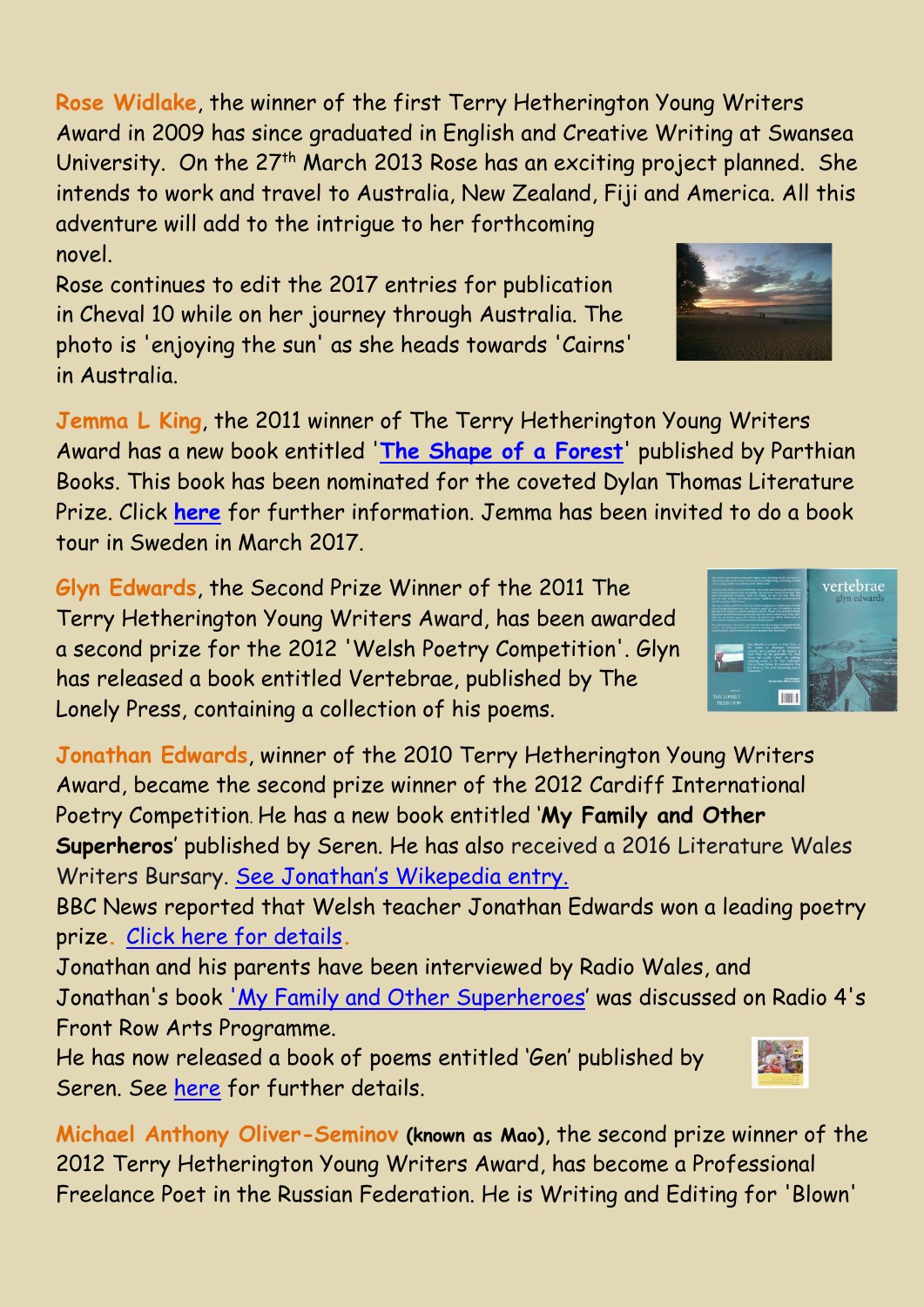Magazine. He has now joined forces with the Siberian Times to write a weekly blog on what it's like to be a Welshman in Russia. See the Blog **[here](https://www.chevalwriters.org.uk/user_content.html)**

## **Rarebit Literary Tour of Cardiff - [Writers focus on places of inspiration](http://www.chasecomputerservices.co.uk/cheval/pdf_files/Rarebit%20Literary%20Tour.pdf)**

## **Terry Hetherington Young Writers Award 2014 – [Neath Guardian Article](http://www.chasecomputerservices.co.uk/external_files/cheval/photos/TerryHetheringtonYoungWritersAward2014-NeathGuardianReport.jpg)**

<span id="page-2-0"></span>**Georgia Carys Williams,** a past prize-winner of the Terry Hetherington Young Writers Award, has had her first book published by Parthian Books entitled '**Second-hand Rain**', which is collection of short fiction stories. Click **[here](https://www.chevalwriters.org.uk/pdf_files/GeorgiaBookLaunch(FILEminimizer).pdf)** to read an article published in the South Wales Evening Post Magazine and **[here](https://www.chevalwriters.org.uk/pdf_files/GeorgiaSecondHandRain.pdf)** and **[here](https://www.chevalwriters.org.uk/external_files/cheval/photos/GeorgiaCarysWilliams300715A.jpg)** to read articles published in the Western Mail Magazine.

**When young DODOS meet young DRAGONS.** Alan Perry, Sachita Samboo and Barlen Pyamootoo are the editors of an Anthology of Mauritian and Welsh Writing *'When young DODOS meet young DRAGONS*'. There are 11 past prize winners included in the Anthology. There is a colourful cover with a Dragon and a Dodo. Click **[here](https://www.chevalwriters.org.uk/pdf_files/Dodos&Dragons.pdf)** to read an article published in the South Wales Evening Post Magazine.

<span id="page-2-1"></span>**Natalie Ann Holborow,** a past prize-winner of the Terry Hetherington Young Writers Award, has set up a literary discussion group which will meet at Dylan Thomas's birthplace. Click [here](https://www.chevalwriters.org.uk/pdf_files/NatalieHolborow280515.pdf) to read an article published in the South Wales Evening Post.

Natalie won the 2015 Terry Hetherington Young Writers Award (see Past Winners). Following on from this she has volunteered to write a 24 hour live blog on the Evening Post website to help raise money for the Leon Hart Fund which helps parents with children in hospital. Click [here](https://www.chevalwriters.org.uk/pdf_files/NatalieEveningPost020815.pdf) to read an article published in the South Wales Evening Post. She also hosts a monthly poetry night which is held in the Steam Coffee Shop in Uplands, Swansea. Click [here](https://www.chevalwriters.org.uk/pdf_files/ChevalNatalieHolborow221015.pdf) to read an article published in the South Wales Evening Post. Another of her achievements is to win the Robin Reeves prize, given in memory of Robin Reeves who was editor of New Welsh Review for a decade. Click [here](https://www.chevalwriters.org.uk/pdf_files/NatalieHolborow121215.pdf) to read an article that appeared on the WalesOnline website. She is now writing her first novel. Click [here](https://www.chevalwriters.org.uk/pdf_files/NatalieHolborow140416.pdf) to read an article published in the South Wales Evening Post. Natalie has received a 2016 Literature Wales Writers Bursary.

Click [here](https://www.chevalwriters.org.uk/external_files/cheval/photos/NatalieHolborow230716.jpg) to read an article about Natalie published in the Western Mail Magazine on 23/7/16.

Natalie and Siôn Tomos Owen have attend the Kolkata Literature Festival in India. It involved appearances in New Deli, Varanasi, Kolkata and East Bengal. See 'Blogs' [here](https://chevalwriters.org.uk/user_content.html) for further

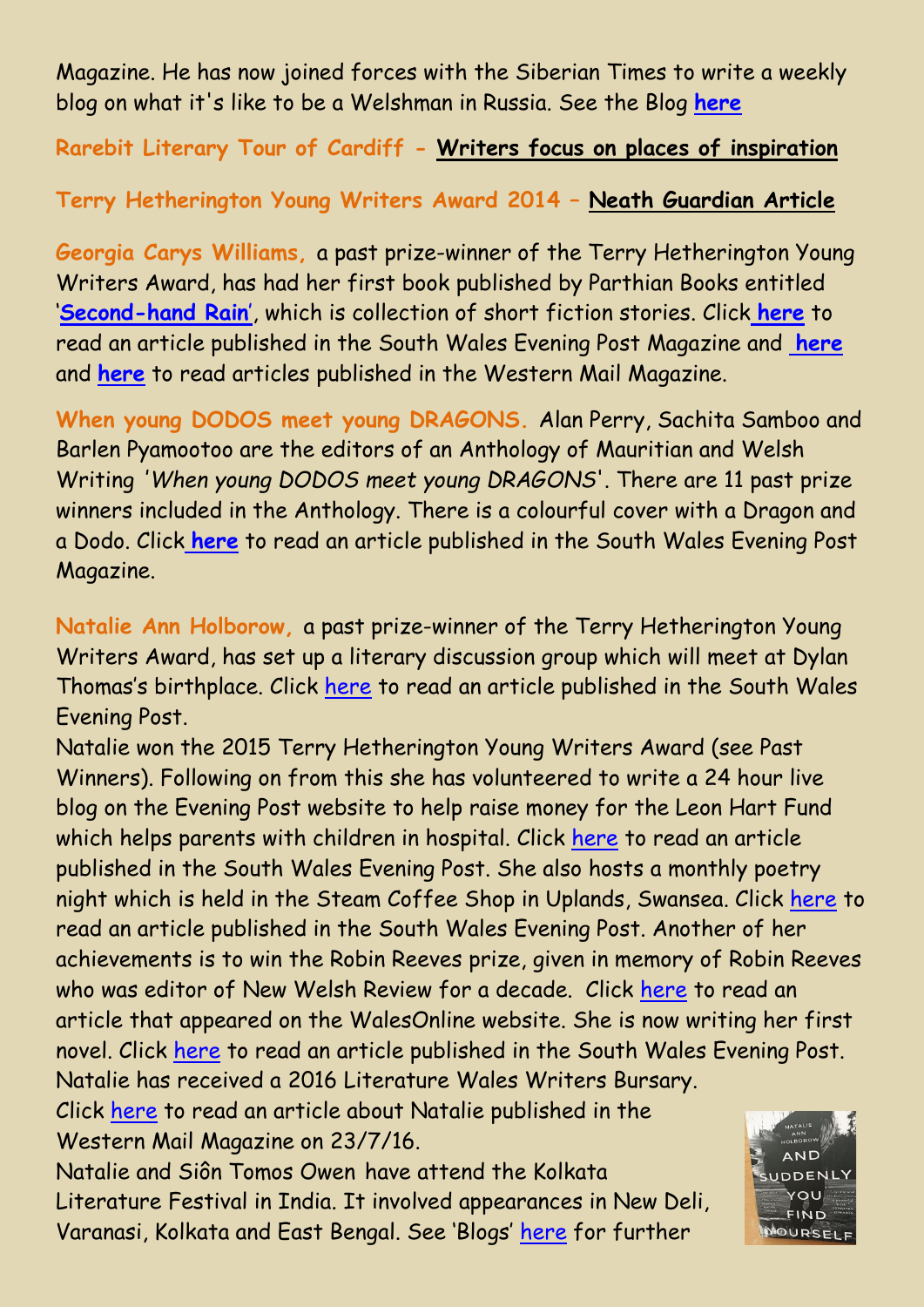details on their visit.

Natalie launched her debut book of poetry, '*And Suddenly You Find Yourself',*  (Published By Parthian) on 27/4/17. Click [here](https://www.chevalwriters.org.uk/external_files/cheval/photos/NatalieHolborrow270417.jpg) to read an article in The South Wales Evening Post on 19/4/17.

Natalie is to attend her first Hay Festival this year (2017). Click [here](https://www.chevalwriters.org.uk/pdf_files/NatalieHolborowHay270517.pdf) to read an article in the South Wales Evening Post Weekend Magazine on27/5/17. Natalie and Siôn Tomos Owen will be writers in residence at the 2017 Llansteffan Literary Festival. Click [here](https://www.chevalwriters.org.uk/external_files/cheval/photos/Llansteffan010617.jpg) to read an article in the South Wales Evening Post on 24/05/17.

Natalie is writing a book about diabetes aimed ar reassuring young people that the condition need not be life threatening. Click [here](https://www.chevalwriters.org.uk/pdf_files/NatalieHolborow160617.pdf) to read an article in the South Wales Evening Post on 16/06/17.

<span id="page-3-0"></span>**Anna Lewis,** a past prize-winner of the Terry Hetherington Young Writers Award, has had a new pamphlet of poems, entitled 'The Blue Cell', published by Rack Press. She has written a book entitled Avonside Avenue. Click [here](https://www.chevalwriters.org.uk/external_files/cheval/pdf/AnnaLewisAvonsideAvenueBook.pdf) to view.

Anna has released a new pamphlet entitled 'A White Year' from Maquette Press. Set over the course of a year in the Iron Age lake village at Glastonbury, these poems piece together glimpses of life and death in the village against a background of troubling environmental change.

<span id="page-3-2"></span>**Thomas Morris,** who has had writings published in Cheval 6 and Cheval 8, has been long listed for the Dylan Thomas Prize 2016 with his entry *We Don't Know What We're Doing.* He is originally from Caerphilly and was educated entirely through the Welsh language.



A White Year Anna Lewis

It was announced on 21<sup>st</sup> July 2016 that Thomas has won the Welsh Book of The Year prize for his book *We Don't Know What We're Doing.* Click [here](https://www.chevalwriters.org.uk/pdf_files/ThomasMorrisWelshBookOfTheYear2016.pdf) for more information.

<span id="page-3-1"></span>**Eluned Gramich,** currently living in Germany and a 2015 prize-winner of The Terry Hetherington Young Writers Award, has had a digital Book published 'Woman Who Brings The Rain'. See [The Wales Arts Review.](https://www.walesartsreview.org/woman-who-brings-the-rain-by-eluned-gramich/) This book has also been selected onto the Wales Book of The Year Shortlist 2016. On may 2<sup>nd</sup> 2021, Eluned read a story on BBC Radio 4 entitled "Arawn And Her Dogs". Listen [here.](https://www.bbc.co.uk/programmes/m000vp1f)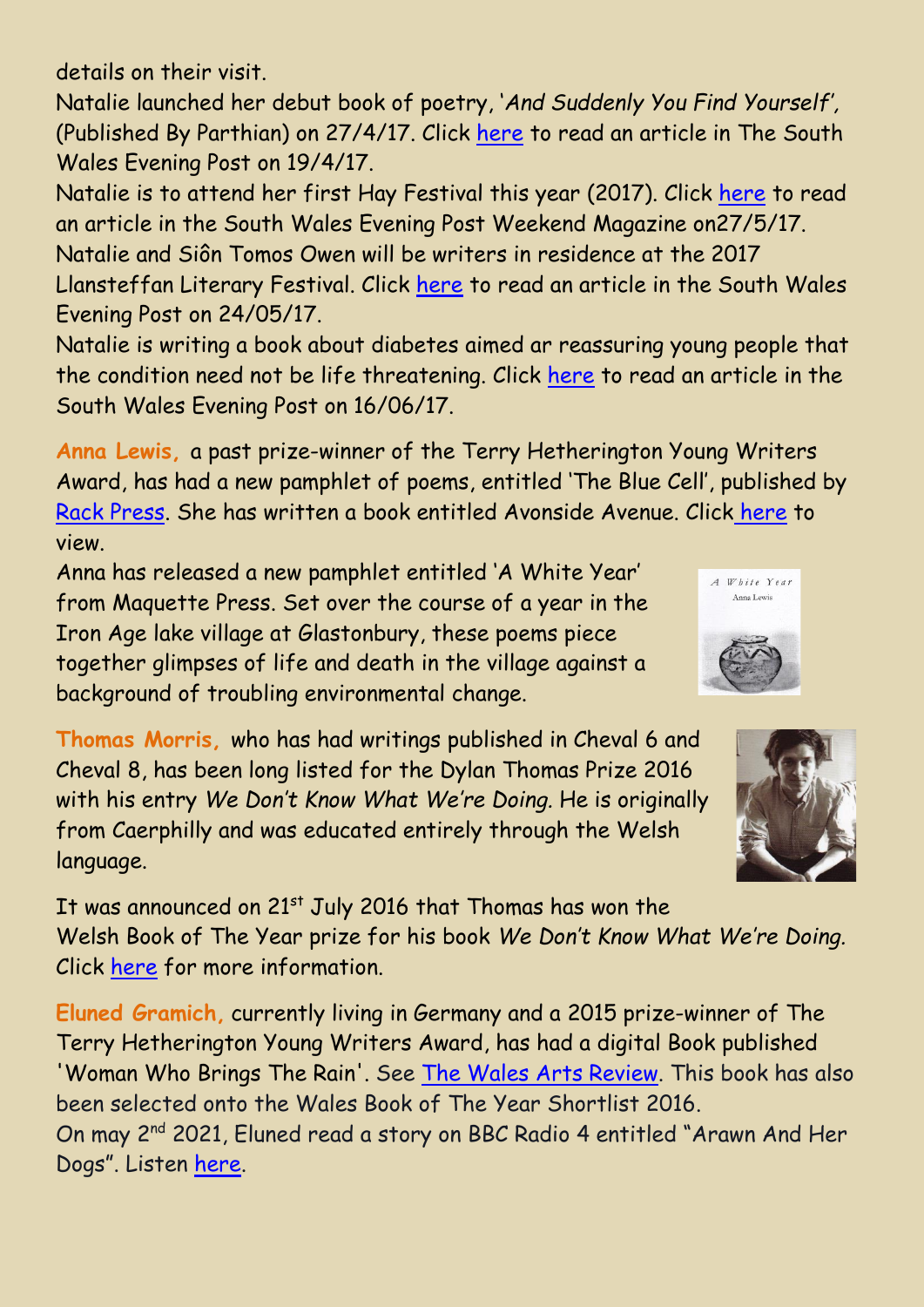<span id="page-4-5"></span>**Robin Ganderton,** the winner of the Terry Hetherington Young Writers Award in 2014, has been selected to represent the country at the PEN International Conference to be held in September 2016 in Spain. Click [here](https://www.chevalwriters.org.uk/external_files/cheval/photos/RobinGanderton160616.jpg) to see an article published in the South Wales Argus.

<span id="page-4-6"></span>**Siôn Tomos Owen,** a previous prize winner of the Terry Hetherington Young Writers Award, has released an anthology called Cawl. Click [here](https://www.chevalwriters.org.uk/external_files/cheval/photos/SionTomosOwen011016.jpg) to read an article published in the Western Mail Magazine 01/10/16.

Siôn and Natalie Holborow have visited the Kolkata Literature Festival in India. It involved appearances in New Deli, Varanasi, Kolkata and East Bengal. See 'Blogs' [here](http://chevalwriters.org.uk/user_content.html) for further details on their visit.

Siôn and Natalie Holborow will be writers in residence at the 2017 Llansteffan Literary Festival. Click [here](https://www.chevalwriters.org.uk/external_files/cheval/photos/Llansteffan010617.jpg) to read an article in the South Wales Evening Post on 24/05/17.

<span id="page-4-2"></span>**Emily Blewitt**, a previously highly commended writer in the Cheval Anthologies, has launched her first book of poems in April 2017 entitled *'This is Not a Rescue'* published by Seren.

<span id="page-4-0"></span>**Christina Thatcher**, a previous prize-winner of The Terry Hetherington Young Writers Award, has launched her first book of poems in April 2017 entitled *'More Than You Were'* published by Parthian.

Discover why Christina started writing poetry. Click [here](https://www.chevalwriters.org.uk/external_files/cheval/photos/ChristinaThatcher270517.jpg) to read an article in the Western Mail WeekEnd Magazine on 27/05/17.

<span id="page-4-3"></span>**Katherine Stansfield**, a previously commended writer in the Cheval Anthologies, has launched her crime novel entitled 'Falling Creatures' published by Allison & Busby. A sequel is to follow in 2018.

<span id="page-4-1"></span>**Dr Liz Wride**, a previously commended writer in the Cheval Anthologies, is hoping to land a major short story prize after being inspired by a fishmonger in Swansea Market. Click [here](https://www.chevalwriters.org.uk/external_files/cheval/photos/LizWride060717.jpg) to read an article published in the South Wales Evening Post on 04/07/17.

<span id="page-4-4"></span>**Rebecca John**, a previous writer in the Cheval Anthologies has just had her first novel published by Serpent's Tail, entitled 'The Haunting of Henry Twist'. Click [here](https://www.chevalwriters.org.uk/external_files/cheval/photos/RebeccaJohn210717.jpg) to read an article in the South Wales Evening Post on 19/07/17.